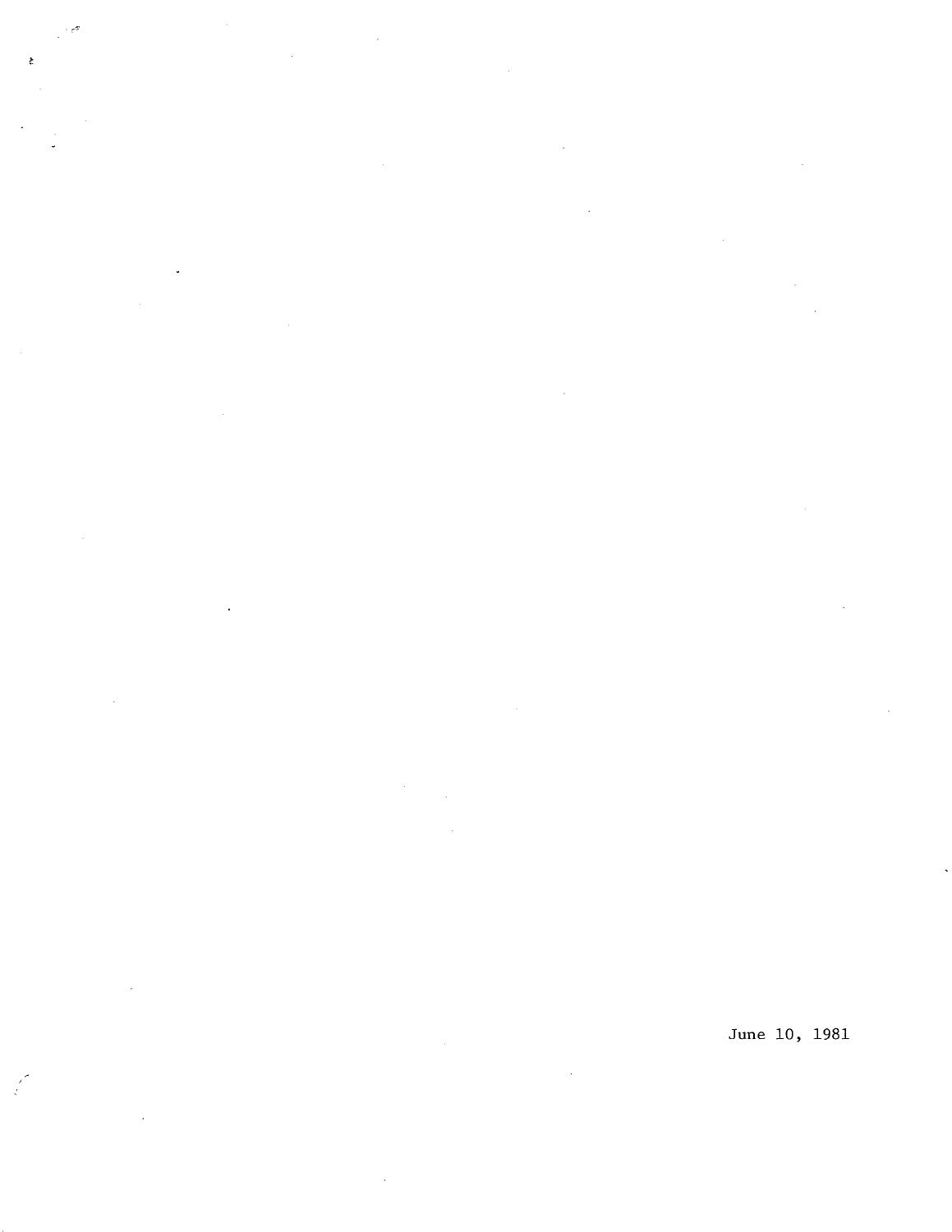The Minutes of the 67th Meeting of the Executive Committee of Science Faculty Council held on Wednesday, June 10, 1981 at 2:30 p.m. in Room 250 Allen, Building.

 $\mathbf{v} = \mathbf{v} \cdot \mathbf{v}$ 

Members Present: C.C. Bigelow, Chairman; P.K. Isaac, N.E. Losey, D. McKinnon, N. Hunter, K. Stewart, K. Kocherlakota, T. Berry, R.G. Woods; S. Catt, Secretary.

Regrets: N. Arnason, J. Stewart, H.' Christianson

Visitors: D. Derenchuk, Prof. C.E. Henry, Director of Awards Office

 $1)$ The 'Chairman noted a correction to the minutes of the 66th meeting; on page 3, the motion carried with 5 in favour and 4 opposed. With this correction the minutes were approved on a motion by K. Stewart (Berry).

#### 2) Selection of Faculty Awards Winners

The Chairman introduced the visitors, D. Derenchuk, Administrative Assistant in the Faculty Office, and Prof. C.E. Henry, Director of Awards.

The awards were considered in order of monetary value.

#### Alumni Association Scholarship

Two scholarships are available, and were awarded to #5206143 JAWORSKI, Richard Grant; and #5215064 ZEGALSKI, Cynthia Jean.

#### University of Manitoba Faculty Association Scholarship

One scholarship is available and was awarded to #5201849 WONG, Michael W-K.

#### Dr. Maxwell S. Rady Scholarship

One scholarship is available and was awarded to  $#5221434$  BERNSTEIN, Charles Noah.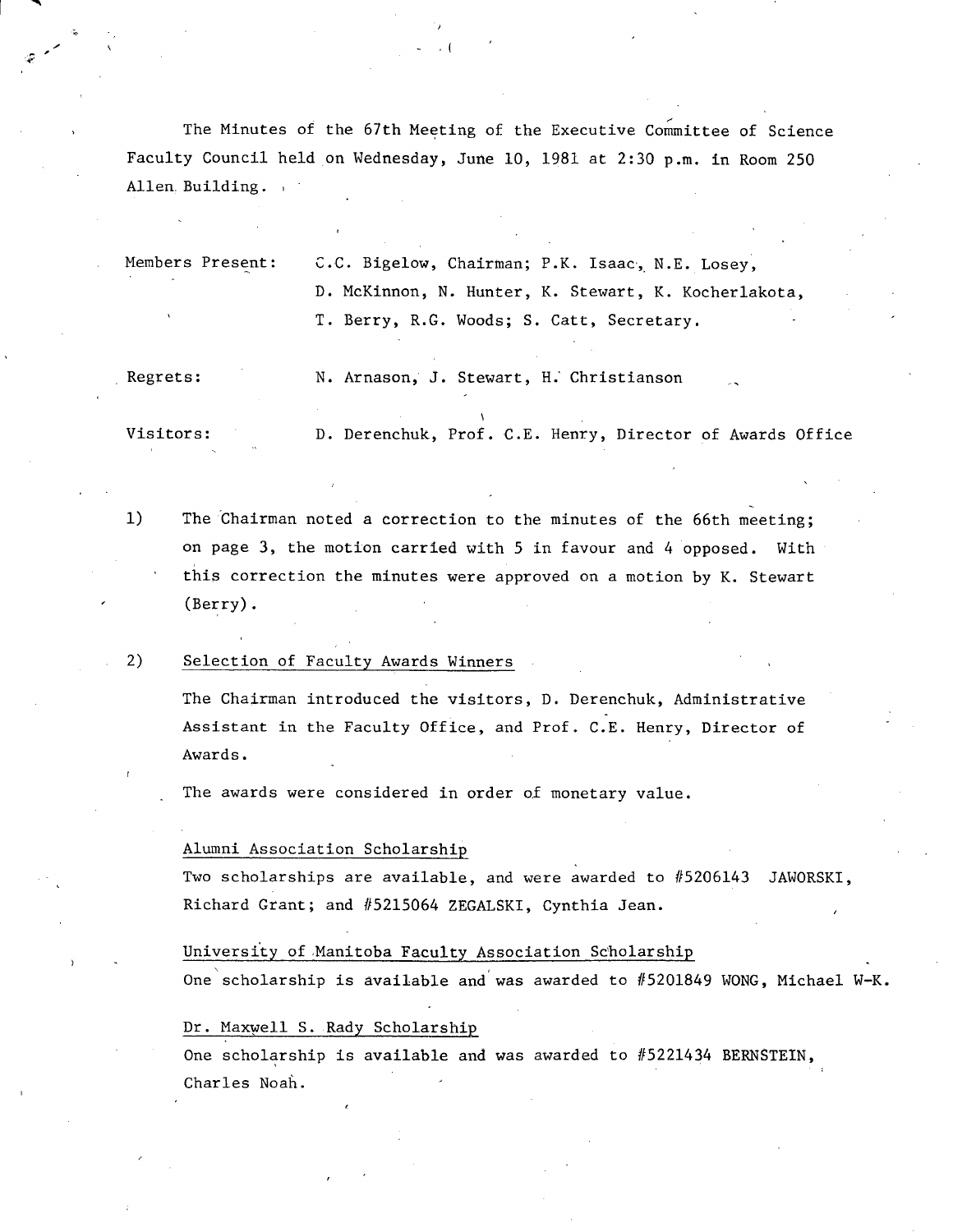Dr. Losey disagreed with this choice as another student (Richardson) was equally qualified and at this point it was moved by Dr. Woods (Losey) that

> "in the event that any of the first three award winners named did not take up their award, it revert to #5310784 RICHARDSON, Marvin Clifford".

Some discussion. ensued on the question of naming alternate winners which resulted in Prof. Losey moving (Hunter)

"that the previous motion be withdrawn".

CARRIED.

CARRIED.

It was decided to proceed with the awards without considering alternates.

### The Rosabelle Searle Leach Scholarship

There is one scholarship available and it was awarded to #5310784 RICHARDSON, Marvin, Clifford.

### The Morton Stall Memorial Scholarship

There is one scholarship available and it was awarded to #5221434 BERNSTEIN, Charles Noah.

### The Benjamin Cohen Scholarship

There is one scholarship available and it was awarded to #5310784 RICHARDSON, Marvin Clifford.

The University Women's Club of Winnipeg Undergraduate Scholarship in Science

There is one scholarship available and it was awarded to #5230084 FUNG, Doris L.W.

#### Isbister Undergraduate Scholarship

There are five awards available and it was decided to divide these among the eight students with GPA's of 4.40: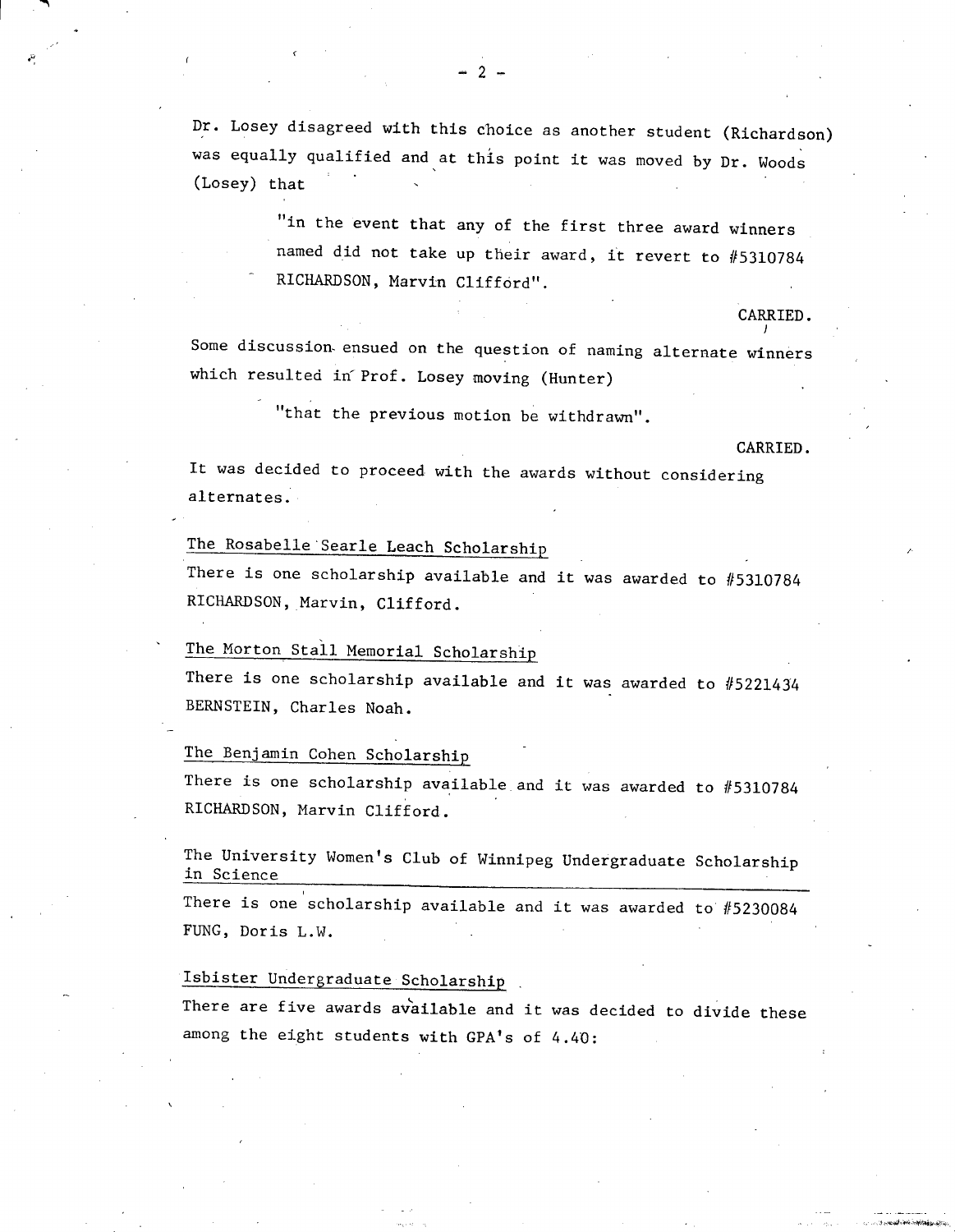#5110915, CLARK, Donald F.

#5235464, FOCEL, Marten Lionel

#5213821, KARDASH, Kenneth Jeffrey

#5223774, MINUK, Jeffrey

#5308842, ROMAN, Rita Susan

#5320794, SHARMAN, David John

#5317469, SMITH, Brian Ronald

#5126626, STEPHENS, Allan Jeffrey.

It was moved by K. Stewart (Kocherlakota) that

"Prof. Henry and Mrs. Derenchuk or Mrs. Johannson be empowered to make whatever alterations are required as a result of students being unable to accept awards, etc. and implement the decisions made at this meeting".

CARRIED.

-

### 3) Other Business

- i) Membership of Student Standing Committee Prof. Hoskins' term ended and Prof. Losey moved (K. Stewart) that Prof. H.C. Williams be recommended for membership for a three-year term. CARRIED.
- ii) The Chairman referred to a suggestion made at an earlier meeting that students in first year be required to take courses in at least four subject areas, and said he and Prof. Losey had recently discussed this matter with Prof. Weil, Head of the English Department, who would like to see a compulsory English course in place. Prof. Losey referred to a former requirement for Science students of a basic humanities course and would like to have the Executive discuss having some such requirement again. Prof. Isaac asked if any progress had been made towards instituting a writing skills course. The question of four areas of study will be considered at a forthcoming Executive meeting.

 $3 -$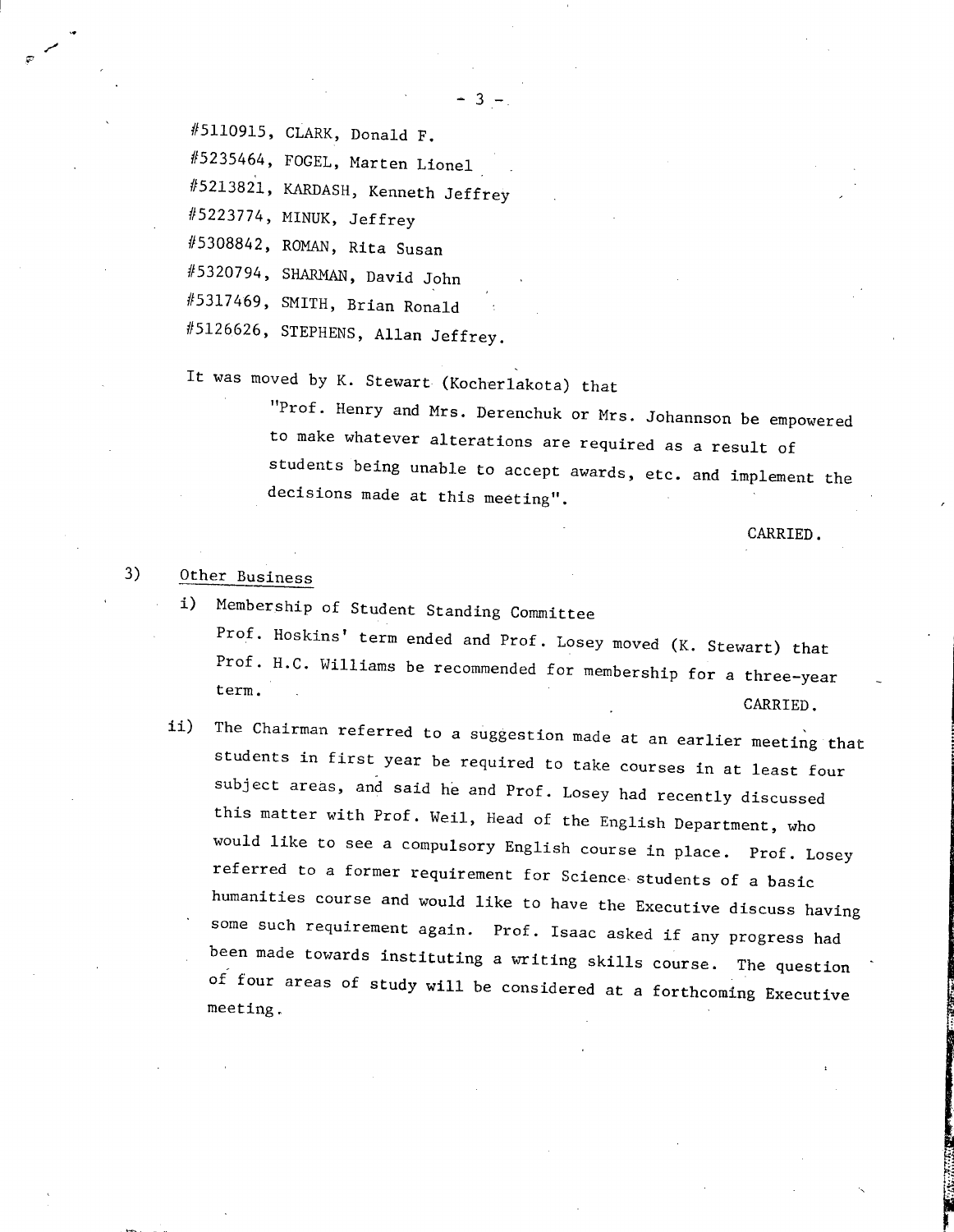iii) Prof. Hunter raised the matter of the number of gold medals awarded and noted at the recent convocations the University of Winnipeg awarded 47 medals while Manitoba had only 27. Dean Bigelow said information on medals and scholarships available at the University of Manitoba would be presented at the next Executive meeting.

 $-4-$ 

'C

4

There being no further business, the meeting adjourned at 3:25 p.m.